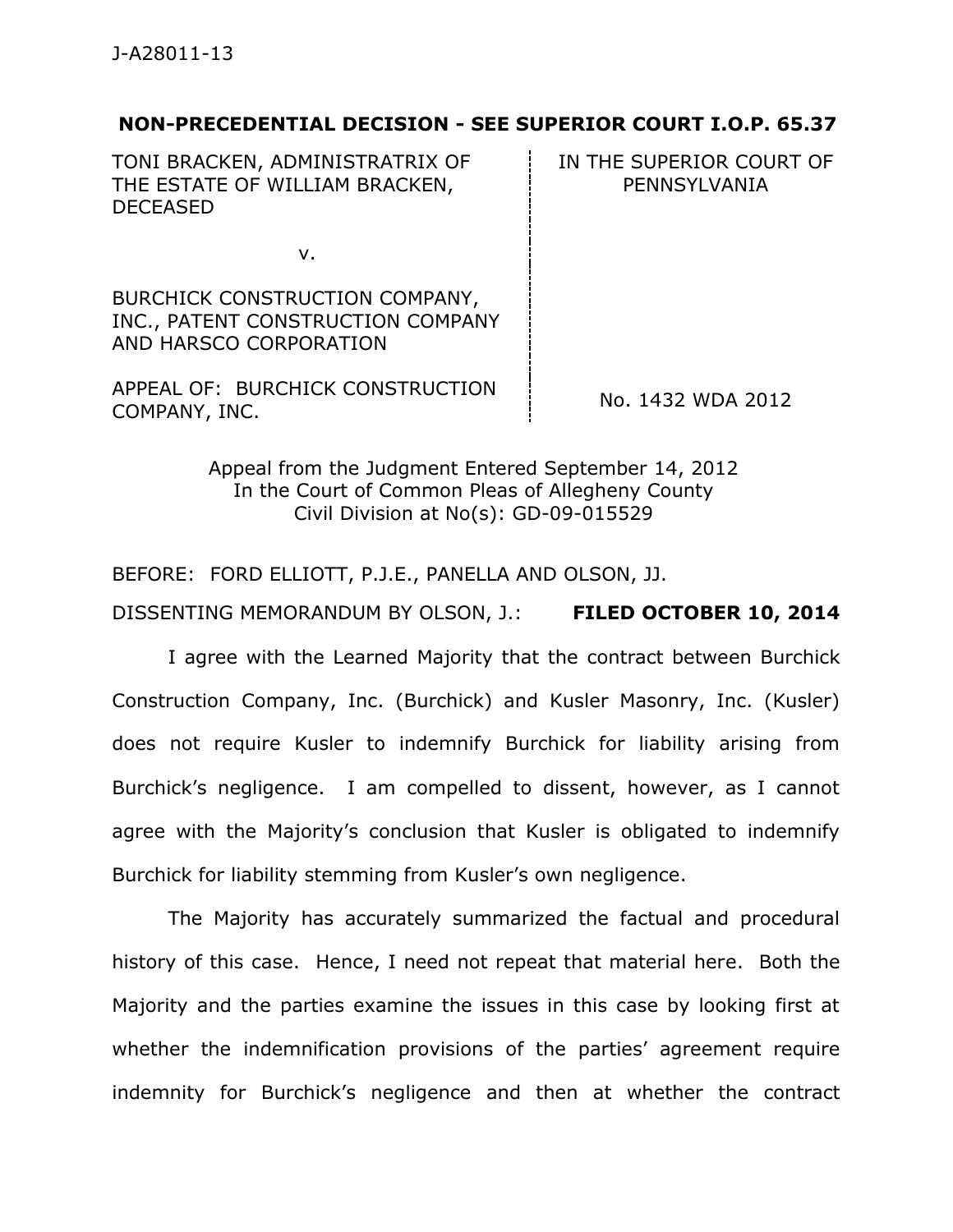compels indemnity for Kusler's own negligence. I shall do the same. As I agree with the Majority's first conclusion, I only briefly comment on how my analysis differs from that of the Majority. I devote the lion's share of my discussion to the second issue in this case where my conclusion parts ways from that reached by the Majority.

There is no dispute regarding the principles that govern this appeal.

For convenience and ease of reference, I recite them briefly.

The Workers' Compensation Act (the Act) is the sole and exclusive means of recovery against employers for all injuries arising out of accidents occurring within the course of employment. 77 P.S. § 481(a). The exclusivity provision of the [Act] essentially "bars tort actions flowing from any work-related injury." *Kline v. Arden H. Verner Co.*, 469 A.2d 158, 160 (Pa. 1983). An employer may, however, consistent with the indemnification provision in the Act, 77 P.S. § 481(b), enter into an indemnity contract with a third party; the employer, then, may expressly assume liability for the negligence of a third party which results in injury to the employer's employee.

The relevant portion of the Act provides:

In the event injury or death to an employee is caused by a third party, then such employee, his legal representative, husband or wife, parents, dependents, next of kin, and anyone otherwise entitled to receive damages by reason thereof, may bring their action at law against such third party, **but the employer, his insurance carrier, their servants and agents, employees, representatives acting on their behalf or at their request shall not be liable to a third party for damages, contribution, or indemnity in any action at law, or otherwise, unless liability for such damages, contributions or indemnity shall be expressly provided for in a written contract entered into by the party alleged to be liable prior to the date of the occurrence which gave rise to the action**.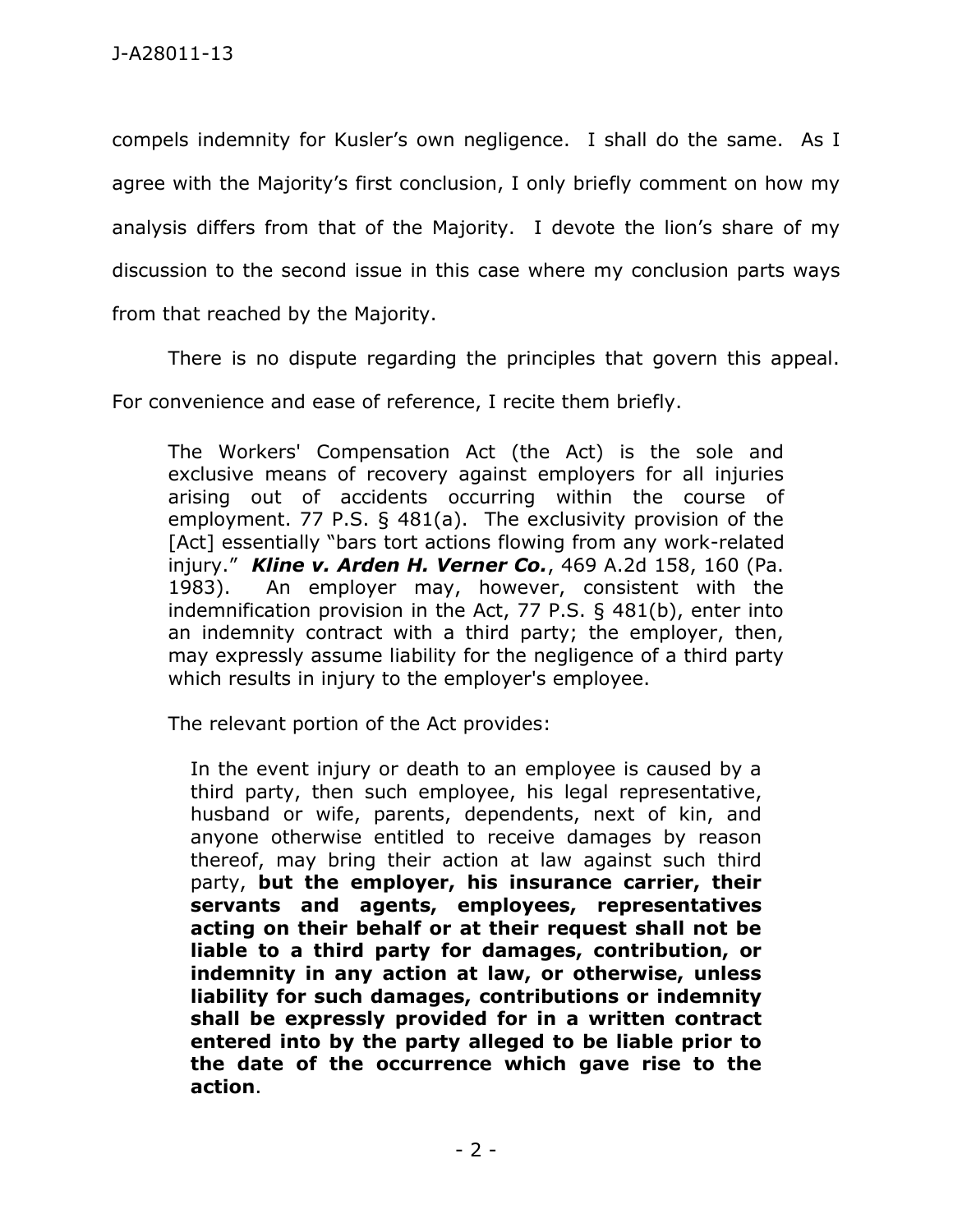77 P.S. § 481(b) (emphasis added).

Though specifically provided for in the statute, indemnification contracts in this context are not favored in the law and every intendment must be construed against the party seeking protection from liability or indemnification from the employer. *See Pittsburgh Steel Co. v. Patterson–Emerson–Comstock, Inc.*, 171 A.2d 185 (Pa. 1961); *Gerard v. Penn Valley Constructors, Inc.*, 495 A.2d 210 (Pa. Super. 1985); *see generally* Standard Pennsylvania Practice § 167:297. The language in such contracts must be clear and unequivocal; the parties to the contract must specifically provide that a named employer agrees to indemnify a named third party from liability for the acts of that party's negligence which cause harm to the named employer's employees. *Bester v. Essex Crane Rental Corp.*, 619 A.2d 304 (Pa. Super. 1993). Furthermore, the burden of proving the applicability of an indemnification provision is on the party seeking relief from liability, and the burden increases if the party seeking such relief has drafted the agreement. *Donaldson v. Commonwealth, Department of Transportation*, 596 A.2d 269 (Pa. Commw. 1991).

*Snare v. Ebensburg Power Co., et al.*, 637 A.2d 296, 298 (Pa. Super.

1993), *appeal denied*, 646 A.2d 1181 (Pa. 1994).

In determining whether the parties' contract requires Kusler to indemnify Burchick for Burchick's negligence, the Majority looks to both Article IV and Article VI of the agreement. *See* Majority Memorandum at 7-12. I disagree with this approach. In my view, Article IV addresses indemnity based upon Kusler's negligence while Article VI governs indemnification predicated upon Burchick's negligence. Article IV bears the heading "Subcontractor's Liability" and states that, "[i]f any person (including employees of [Kusler]) suffers injury or death . . . as a result, in whole or in part, of negligence (or other act for which there is legal liability)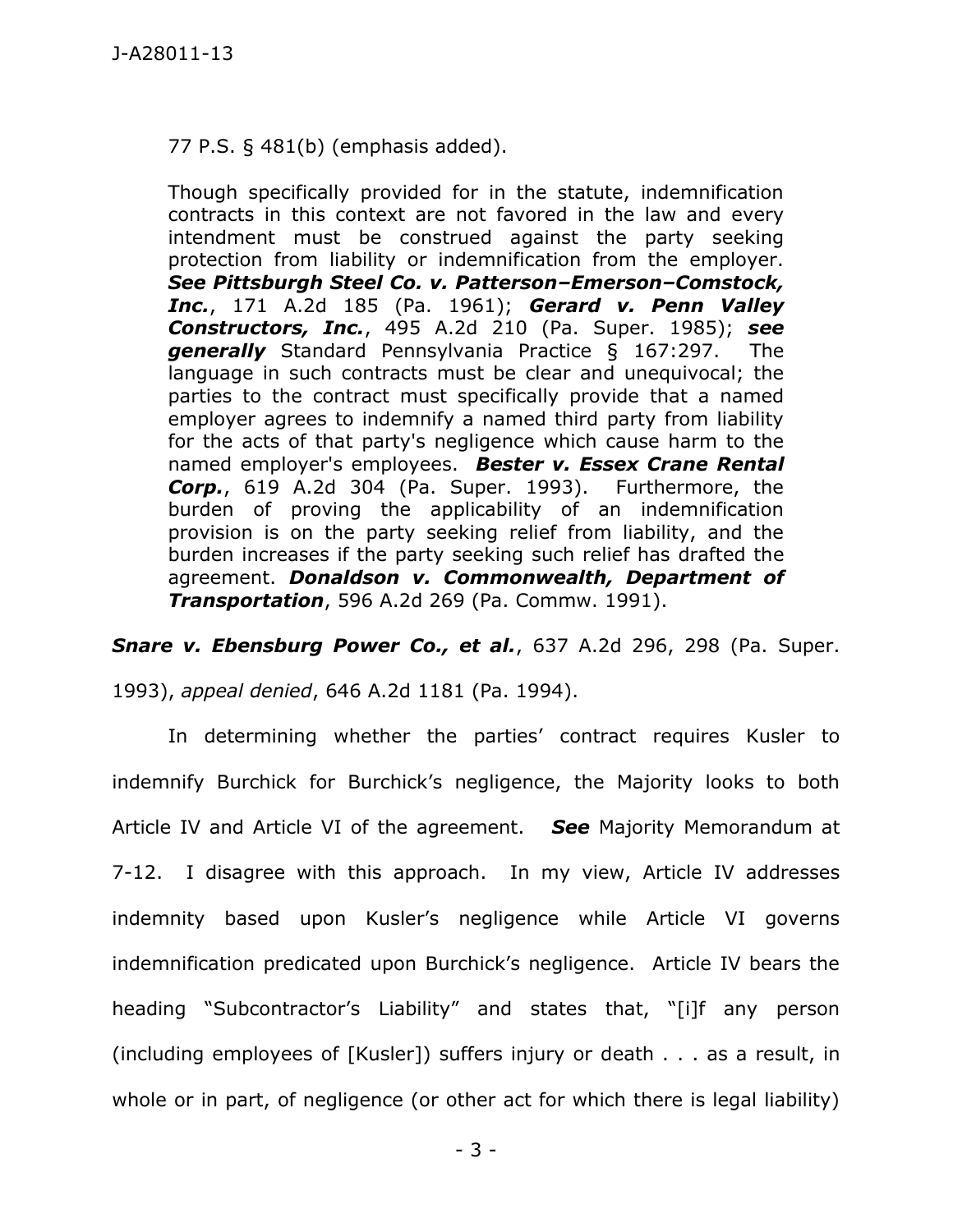of [Kusler] . . . then [Kusler] shall assume the entire liability therefore[.]" Burchick Construction Company, Inc. Subcontract Agreement, 6/12/07, at 3. In contrast, Article VI carries the heading "Indemnification" and provides, in relevant part, "[Kusler] agrees to defend, indemnify and hold harmless [Burchick] and Owner . . . from and against any and all claims . . . damages and liabilities of every nature (including contractual liability "Losses"), arising from or relating to Work performed by [Kusler] on the Project . . . whether or not [Burchick] was alleged to be negligent, unless [Burchick] was alleged to be solely negligent." *Id***.** at 4. In Article IV, Kusler agrees to assume liability if injury or death results, in whole or in part, from its negligence. Under Article VI, however, Kusler agrees to indemnify Burchick against claims, damages, and liabilities arising from Kusler's work on the project, whether or not Burchick is alleged to be negligent, so long as Burchick is not alleged to be solely negligent. Accordingly, the plain language of the parties' contract leads me to conclude that we should look only to Article VI in determining whether Kusler is obligated to indemnify Burchick for Burchick's negligence.

Focusing exclusively upon Article VI, I would conclude that Kusler is not obligated to indemnify Burchick for Burchick's own negligence. Although Article VI employs the term 'indemnify,' Article VI does not expressly provide that Kusler agrees to indemnify Burchick for Burchick's negligence **that causes harm to Kusler's employees**. For this reason alone, I would

- 4 -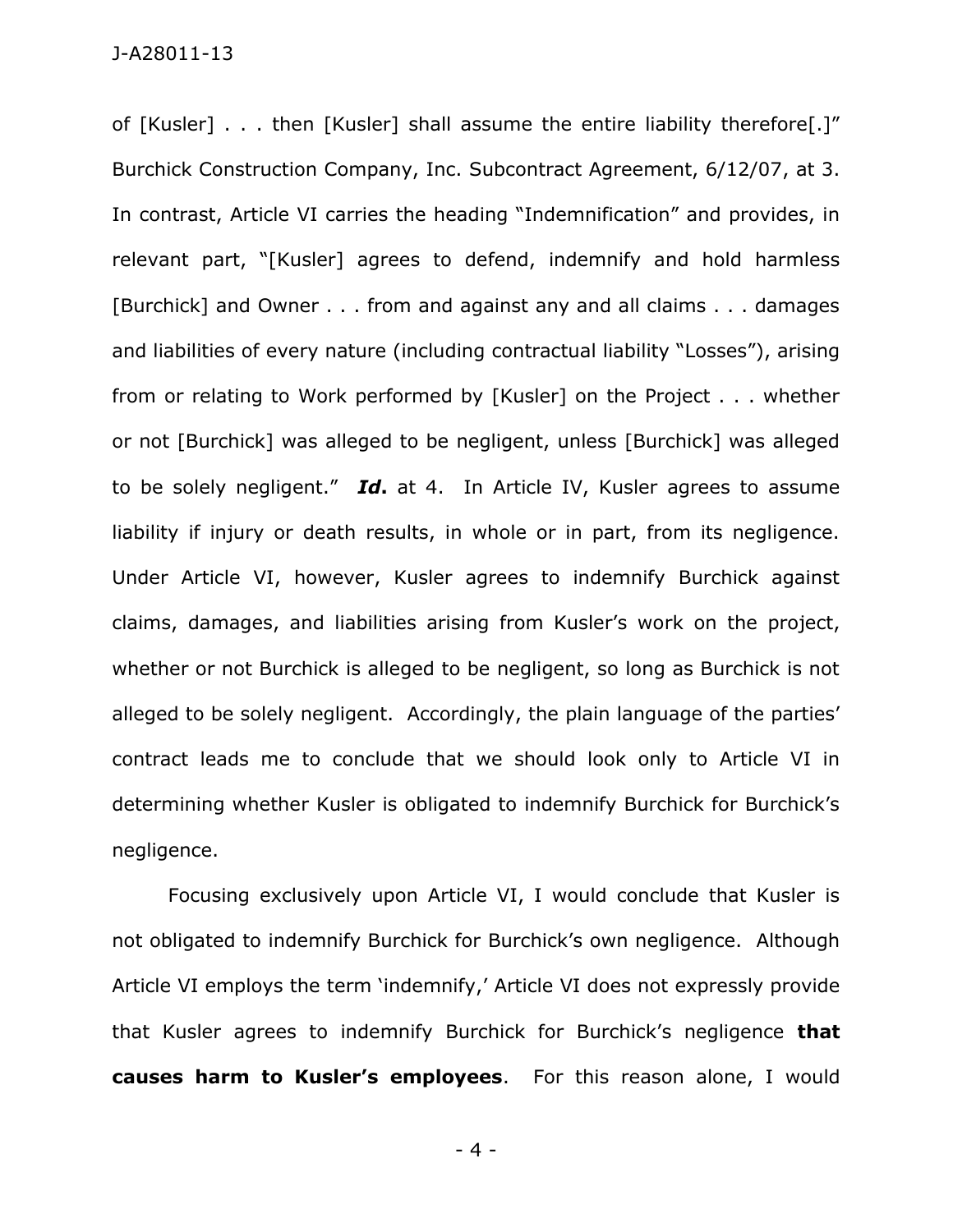conclude that the language of Article VI is not sufficiently clear and unequivocal to meet the requirements of Pennsylvania law.<sup>1</sup> *See Bester*, *supra* (contract must specifically provide that a named employer agrees to indemnify a named third party from liability for the acts of that party's negligence which cause harm to the named employer's employees).

I turn now to Burchick's second claim in which I consider its right to indemnity under Article IV based upon Kusler's negligence. Again, I find that Article IV is the contractual provision applicable to indemnification claims based upon Kusler's negligence. It provides that, "[i]f any person (including employees of [Kusler]) suffers injury or death . . . as a result, in whole or in part, of negligence (or other act for which there is legal liability) of [Kusler] . . . then [Kusler] shall assume the entire liability therefore[.]" Burchick Construction Company, Inc. Subcontract Agreement, 6/12/07, at 3. Here, too, I find the parties' contract to be deficient because Article IV does not expressly state that Kusler will indemnify Burchick for damages sustained by Kusler's employees that result, in whole or in part, from Kusler's negligence.

\_\_\_\_\_\_\_\_\_\_\_\_\_\_\_\_\_\_\_\_\_\_\_\_\_\_\_\_\_\_\_\_\_\_\_\_\_\_\_\_\_\_\_\_

<sup>&</sup>lt;sup>1</sup> I also agree that, pursuant to *Greer v. City of Philadelphia*, 795 A.2d 376 (Pa. 2002), the "whether or not" clause in Article VI serves merely to clarify that any contributory negligence on the part of Burchick would not bar its indemnification for damages arising from Kusler's work on the project. I find this discussion to be superfluous, however, given the contract's deficiencies under *Bester*.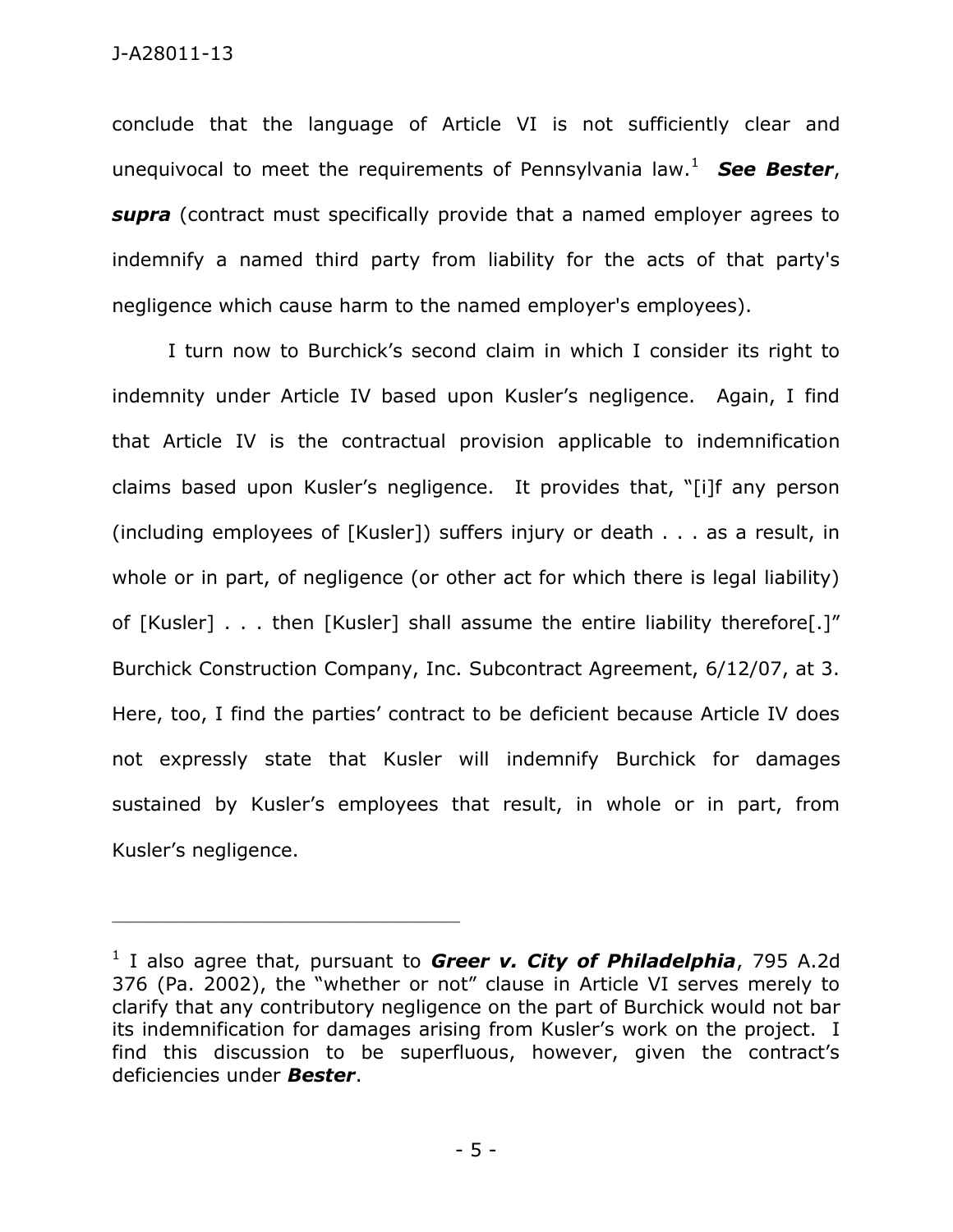## J-A28011-13

I reach this conclusion because, in my view, the Act and our interpretive case law require the same clear and unequivocal statement of intent to indemnify regardless of whether the right to indemnity is predicated upon the negligence of the indemnitee (in this case, Burchick) or that of the indemnitor (here, Kusler). In *Bester*, we said that the language in an indemnification contract clearly and unequivocally establishes a right to indemnity where the parties to the contract "specifically provide that a named employer agrees to indemnify a named third party from liability for the acts of that party's negligence which cause harm to the named employer's employees." *See Bester*, 619 A.2d at 309. Admittedly, this formulation does not refer to indemnification of a named third party against liability arising from the indemnitor's negligence that harms the indemnitor's employees. In *Bester*, however, we said that "th[e foregoing] level of specificity in the language employed in [a] contract of indemnification" was necessary to avoid the ambiguities that could arise out of the use of general language and that, in the absence of such language, the Act precludes the imposition of liability upon an employer. *Id***.** at 308-309. We also said that "[t]he intent to indemnify against claims by employees of the alleged indemnitor [] must clearly appear." *Id***.** at 307. Thus, in keeping with the spirit of our holding in *Bester*, I would conclude that where an indemnification clause purports to indemnify a third party against liability arising from the indemnitor's negligence that harms the indemnitor's

- 6 -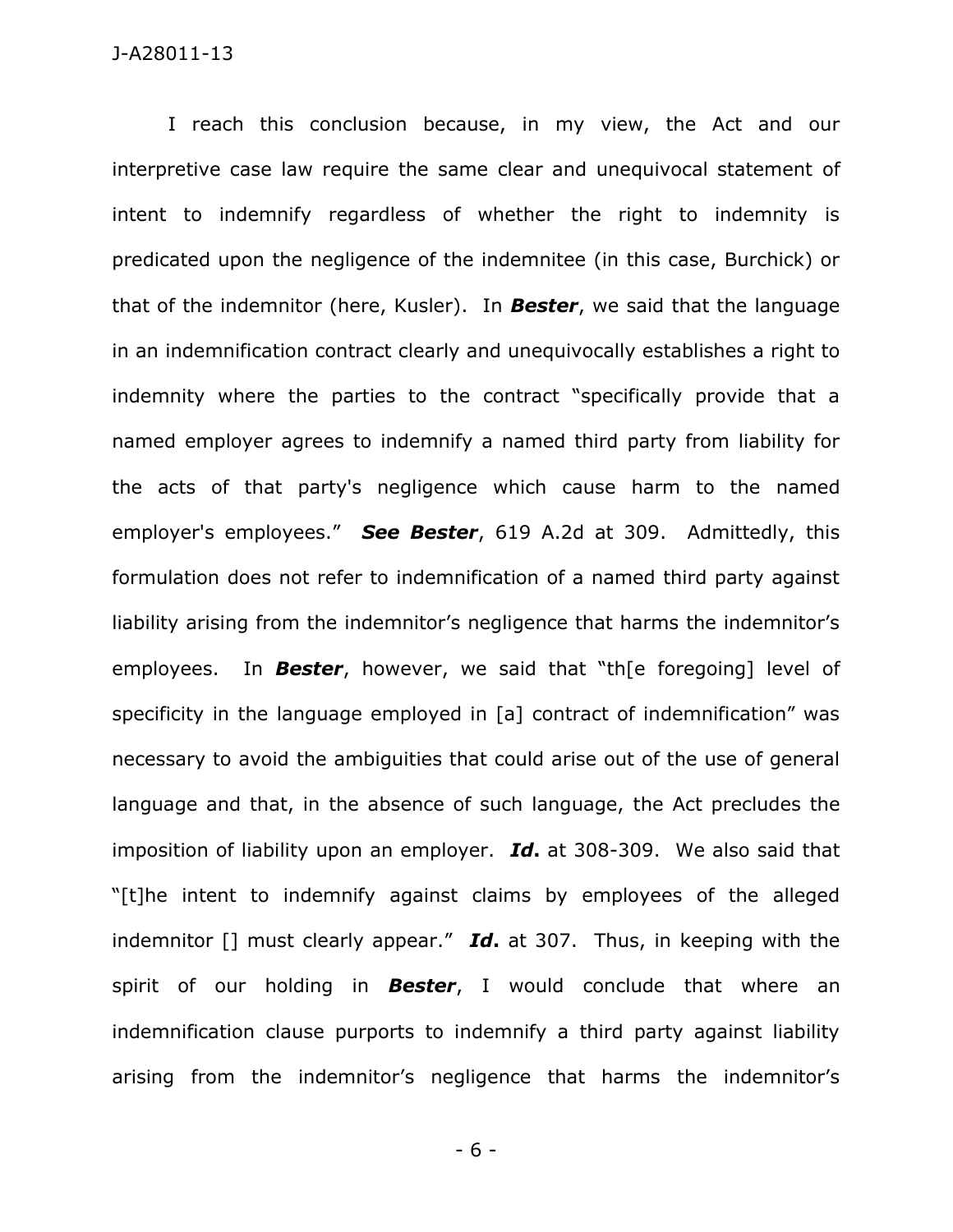employees, the language of the contract should parallel the unequivocal provisions prescribed in *Bester*.

The Majority asserts that there is a dearth of Pennsylvania law relevant to Burchick's second claim. *See* Majority Memorandum at 15. My study of prior cases reveals, however, that although we have not extensively discussed the issue of indemnification based upon the negligence of an employer/indemnitor, we have never materially distinguished such claims from the treatment accorded indemnification predicated upon the negligence of an indemnitee. Our decision in *Snare*, *supra* illustrates this point. In that case, the plaintiff was a pipefitter employed by Sauer, Inc. (Sauer) at the Ebensburg Power Company (Ebensburg) in Ebensburg, Pennsylvania. At that time, Sauer was engaged as a subcontractor on a power plant construction project for which Ebensburg was the owner and UE & C Catalytic (Catalytic) was the general contractor. The plaintiff sustained injuries when a crane he was operating on a turbine floor fell into a hole. To recover for his injuries, the plaintiff filed a complaint against Ebensburg and Catalytic alleging that they negligently failed to provide a safe worksite. Thereafter, Ebensburg filed a third party complaint against United Engineers & Constructors, Inc. (United), a sister corporation of Catalytic. Catalytic and United subsequently filed a third party complaint against Sauer requesting indemnification and contribution in the event they were found liable to the plaintiff. Catalytic and United based their claims on the indemnity provisions

- 7 -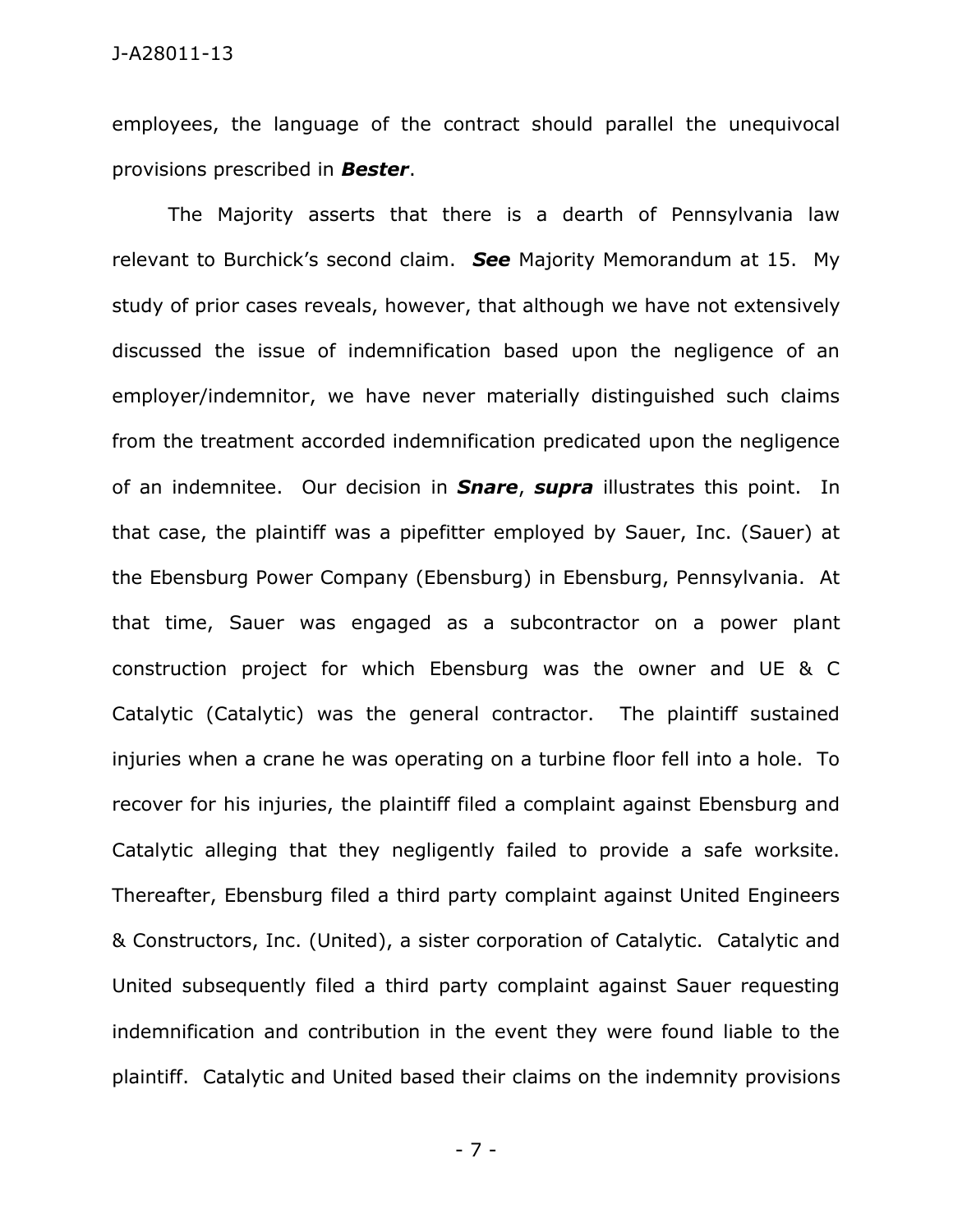in a written contract between United and Sauer. United and Catalytic denied any negligence and alleged that if the plaintiff were injured in the manner that he claimed, then his injuries were caused by Sauer's negligence and the contract between Sauer and United required Sauer, as the subcontractor, to indemnify United and Catalytic for personal injuries caused by its negligence. Applying *Bester* and related cases, this Court rejected the indemnity claims advanced by United and Catalytic, concluding that the disputed contractual language was not sufficiently specific to compel Sauer, as an employer, to indemnify a third party.<sup>2</sup> The panel in **Snare** followed **Bester** without distinguishing or discussing whether the indemnity claims forwarded by United and Catalytic were based upon the negligence of an indemnitor or that of an indemnitee. *See Snare*, 637 A.2d at 299.

I derive further support for my position from the plain terms of the Act. The Act unmistakably declares that it is the sole means of recovery

\_\_\_\_\_\_\_\_\_\_\_\_\_\_\_\_\_\_\_\_\_\_\_\_\_\_\_\_\_\_\_\_\_\_\_\_\_\_\_\_\_\_\_\_

5. [Subcontractor/Sauer] Agrees to indemnify and hold harmless the Owner [Ebensburg Power Company] and Contractor [United] their successors and assigns, from and against any and all claims, demands, suits, actions, losses, liens, damages, or expenses and attorneys' fees, however caused, resulting from, arising out of or in any way connected with the Contract....

*See Snare* at 637 A.2d at 299. Like Article VI in the case before us, the indemnity provision in *Snare* did not expressly provide that Sauer agreed to indemnify United for United's negligence that harmed Sauer's employee.

<sup>2</sup> The indemnity provision we rejected in *Snare* was remarkably similar to the one found in Article VI of the parties' agreement, which the Majority upholds. It read: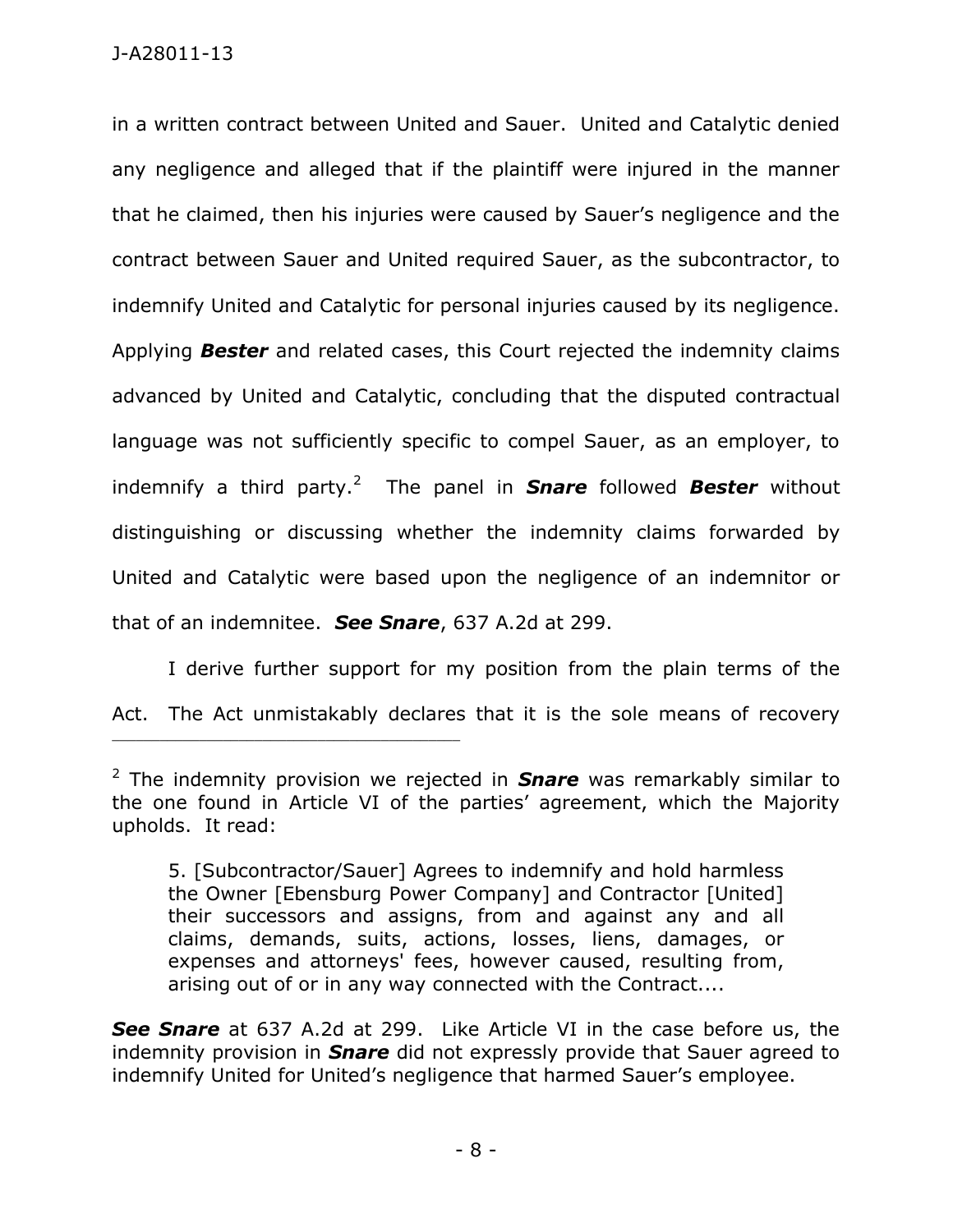against an employer for all injuries arising out of accidents occurring within the course of employment. 77 P.S. § 481(a). Given that an employer will assume responsibility for injuries to its workers under this provision, we should not lightly presume that an employer would be willing to double its liability exposure by agreeing, through general terms, to indemnify a third party for injuries sustained by its employees as a result of its negligence. *See Bester*, 619 A.2d at 308 (indemnification clauses must contain express provisions in order to overcome employer's protection from double responsibility afforded under the Act). I also note that the Act specifically states that, "[an] employer . . . shall not be liable to a third party for damages, **contribution**, or indemnity in any action at law, or otherwise, unless liability for such damages, contributions or indemnity shall be expressly provided for in a written contract entered into by the party alleged to be liable prior to the date of the occurrence which gave rise to the action." 77 P.S. § 481(b) (emphasis added). Contribution is nothing more, and nothing less, than judicially imposed indemnification for liability arising from the indemnitor's negligence in the absence of a contract. *See* Nancy J. White, *Death, Taxes, and . . . Insurance: Current Legal Issues Relating to Insurance in the Construction Industry*, 36 Real Est. L.J. 154, 157 (under limited form indemnity agreement, subcontractor is legally liable to general contractor for any sums the general must pay as a result of defects in the subcontractor's work and limited form agreement does nothing more than

- 9 -